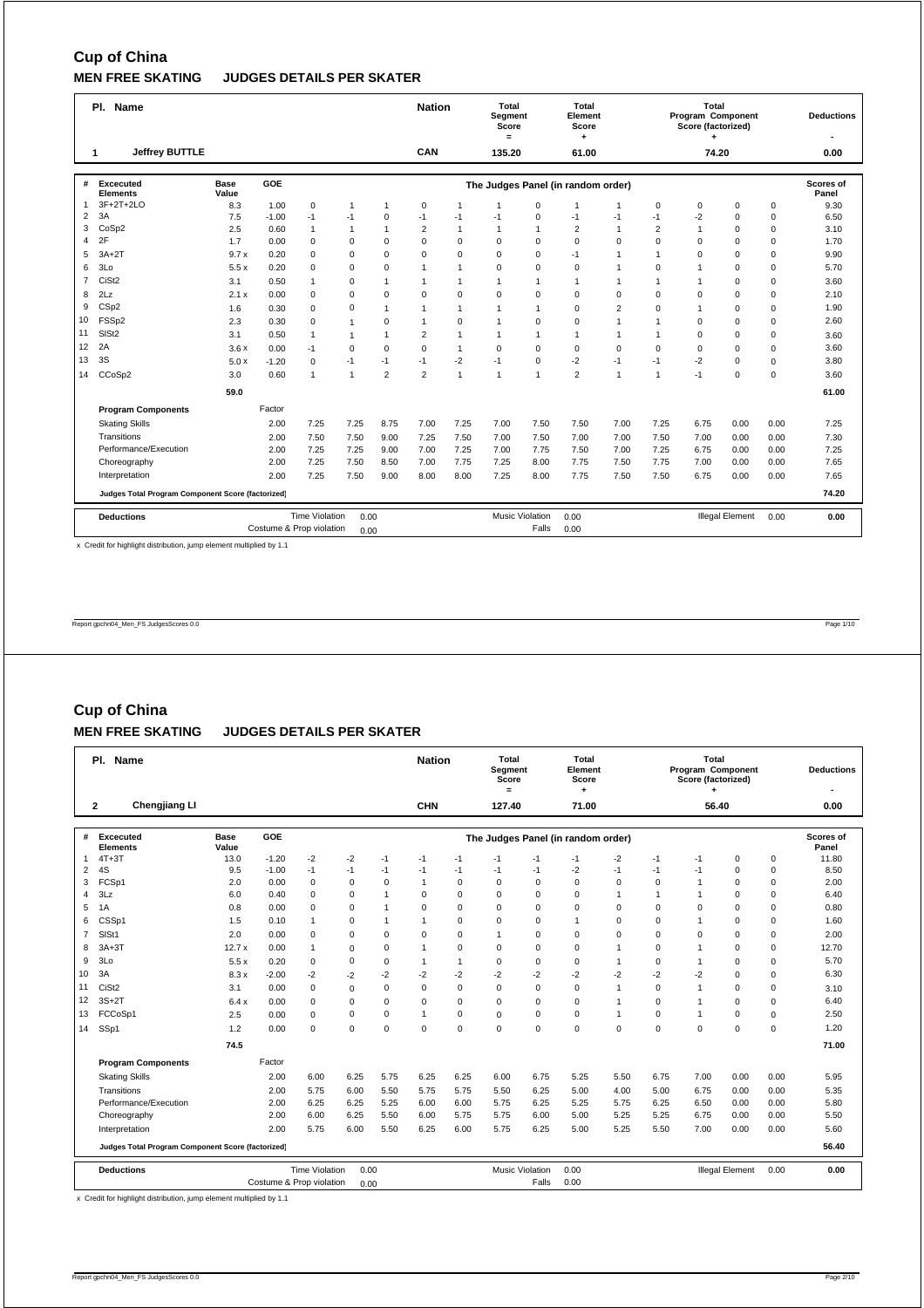# **Cup of China**

## **MEN FREE SKATING JUDGES DETAILS PER SKATER**

|              | Pl. Name                                          |                      |                          |                       |                |                | <b>Nation</b>  |              | Total<br>Segment<br>Score<br>$=$ |                        | Total<br>Element<br>Score          |                |                | Total<br>Program Component<br>Score (factorized)<br>٠ |                        |             | <b>Deductions</b>  |
|--------------|---------------------------------------------------|----------------------|--------------------------|-----------------------|----------------|----------------|----------------|--------------|----------------------------------|------------------------|------------------------------------|----------------|----------------|-------------------------------------------------------|------------------------|-------------|--------------------|
|              | <b>Stefan LINDEMANN</b><br>3                      |                      |                          |                       |                |                | <b>GER</b>     |              | 126.10                           |                        | 62.20                              |                |                | 63.90                                                 |                        |             | 0.00               |
| #            | Excecuted<br><b>Elements</b>                      | <b>Base</b><br>Value | GOE                      |                       |                |                |                |              |                                  |                        | The Judges Panel (in random order) |                |                |                                                       |                        |             | Scores of<br>Panel |
| $\mathbf{1}$ | 4T                                                | 9.0                  | $-3.00$                  | $-3$                  | -3             | -3             | -3             | -3           | -3                               | $-3$                   | -3                                 | $-3$           | -3             | $-3$                                                  | $\mathbf 0$            | 0           | 6.00               |
| 2            | $3A+3T$                                           | 11.5                 | 0.20                     | $\mathbf{1}$          | $\mathbf 0$    | $\mathbf 0$    | $\Omega$       | $\mathbf{1}$ | $\Omega$                         | $\mathbf{1}$           | $\Omega$                           | $\mathbf{1}$   | $\Omega$       | $\overline{1}$                                        | $\Omega$               | $\mathbf 0$ | 11.70              |
| 3            | CCoSp1                                            | 2.5                  | 0.00                     | $\mathbf 0$           | $\mathbf 0$    | $\mathbf 0$    | $\overline{1}$ | 0            | $\mathbf 0$                      | $\mathbf 0$            | $\mathbf{1}$                       | $\mathbf 0$    | 0              | $\overline{1}$                                        | $\mathbf 0$            | $\mathbf 0$ | 2.50               |
| 4            | CiSt <sub>2</sub>                                 | 3.1                  | 0.40                     | $\mathbf 0$           | $\overline{1}$ | $\overline{1}$ | $\mathbf{1}$   | $\mathbf{1}$ | $\Omega$                         | $\mathbf{1}$           | $\mathbf{1}$                       | $\mathbf{1}$   | $\Omega$       | $\overline{1}$                                        | $\Omega$               | $\mathbf 0$ | 3.50               |
| 5            | 3Lo                                               | 5.0                  | $-3.00$                  | $-3$                  | $-3$           | $-3$           | -3             | $-3$         | $-3$                             | $-3$                   | $-3$                               | -3             | -3             | -3                                                    | $\Omega$               | $\mathbf 0$ | 2.00               |
| 6            | 3F                                                | 5.5                  | 0.80                     | $\mathbf 0$           | $\mathbf 0$    | $\overline{1}$ | $\mathbf{1}$   | 1            | $\overline{1}$                   | $\mathbf 0$            | $-1$                               | $\mathbf{1}$   | $\overline{1}$ | $\overline{1}$                                        | $\Omega$               | $\mathbf 0$ | 6.30               |
| 7            | FCCoSp1                                           | 2.5                  | 0.00                     | $\Omega$              | $-1$           | $\Omega$       | $\mathbf{1}$   | 0            | $\mathbf 0$                      | $\mathbf 0$            | $\Omega$                           | $\Omega$       | $\Omega$       | $\overline{1}$                                        | $\Omega$               | $\mathsf 0$ | 2.50               |
| 8            | 3Lz                                               | 6.6x                 | 1.00                     | $\mathbf{1}$          | $\overline{1}$ | 1              | $\mathbf{1}$   | $\mathbf{1}$ | $\mathbf{1}$                     | $\Omega$               | $\Omega$                           | 1              | $\mathbf{1}$   | $\overline{1}$                                        | $\Omega$               | $\mathbf 0$ | 7.60               |
| 9            | $2A+3T$                                           | 8.0x                 | 0.20                     | $\mathbf 0$           | $\mathbf 0$    | $\Omega$       | $\Omega$       | $\mathbf 0$  | $\mathbf{1}$                     | $\mathbf 0$            | $\Omega$                           | 1              | 0              | $\overline{1}$                                        | $\Omega$               | $\mathbf 0$ | 8.20               |
| 10           | CCSp1                                             | 1.5                  | 0.00                     | $\mathbf 0$           | $\mathbf 0$    | $\mathbf 0$    | $\mathbf 0$    | 0            | $\mathbf 0$                      | $\mathbf 0$            | $\mathbf 0$                        | $\Omega$       | $\Omega$       | $\overline{1}$                                        | $\mathbf 0$            | $\mathbf 0$ | 1.50               |
| 11           | 3S                                                | 5.0x                 | $-0.40$                  | $-1$                  | $-1$           | $\Omega$       | -1             | 0            | $\Omega$                         | $\mathbf 0$            | $-1$                               | $-1$           | $\Omega$       | $\overline{1}$                                        | $\Omega$               | $\mathbf 0$ | 4.60               |
| 12           | SIS <sub>t2</sub>                                 | 3.1                  | 0.50                     | $\mathbf{1}$          | 1              | $\overline{1}$ | $\Omega$       | 0            | $\mathbf{1}$                     | $\mathbf{1}$           | $\mathbf{1}$                       | $\mathbf{1}$   | $\mathbf{1}$   | $\overline{2}$                                        | $\Omega$               | $\mathbf 0$ | 3.60               |
| 13           | FCoSp1                                            | 2.0                  | 0.20                     | $\mathbf 0$           | $\mathbf 0$    | 1              | $\mathbf{1}$   | 0            | $\overline{1}$                   | $\mathbf 0$            | $\Omega$                           | $\overline{1}$ | $\Omega$       | $\overline{2}$                                        | $\Omega$               | $\mathbf 0$ | 2.20               |
|              |                                                   | 65.3                 |                          |                       |                |                |                |              |                                  |                        |                                    |                |                |                                                       |                        |             | 62.20              |
|              | <b>Program Components</b>                         |                      | Factor                   |                       |                |                |                |              |                                  |                        |                                    |                |                |                                                       |                        |             |                    |
|              | <b>Skating Skills</b>                             |                      | 2.00                     | 6.75                  | 6.50           | 6.50           | 7.00           | 6.25         | 6.25                             | 6.75                   | 6.25                               | 6.50           | 6.50           | 6.75                                                  | 0.00                   | 0.00        | 6.40               |
|              | Transitions                                       |                      | 2.00                     | 6.50                  | 6.25           | 7.25           | 7.00           | 6.00         | 6.25                             | 6.75                   | 6.00                               | 6.50           | 6.75           | 7.25                                                  | 0.00                   | 0.00        | 6.35               |
|              | Performance/Execution                             |                      | 2.00                     | 6.75                  | 6.25           | 6.75           | 6.50           | 6.25         | 6.50                             | 7.00                   | 6.00                               | 6.25           | 6.25           | 7.00                                                  | 0.00                   | 0.00        | 6.30               |
|              | Choreography                                      |                      | 2.00                     | 6.50                  | 6.50           | 6.75           | 6.75           | 6.25         | 6.50                             | 7.00                   | 6.25                               | 6.50           | 6.75           | 6.50                                                  | 0.00                   | 0.00        | 6.50               |
|              | Interpretation                                    |                      | 2.00                     | 6.50                  | 6.25           | 7.00           | 7.25           | 6.25         | 6.50                             | 7.25                   | 6.00                               | 6.50           | 6.50           | 7.00                                                  | 0.00                   | 0.00        | 6.40               |
|              | Judges Total Program Component Score (factorized) |                      |                          |                       |                |                |                |              |                                  |                        |                                    |                |                |                                                       |                        |             | 63.90              |
|              | <b>Deductions</b>                                 |                      |                          | <b>Time Violation</b> | 0.00           |                |                |              |                                  | <b>Music Violation</b> | 0.00                               |                |                |                                                       | <b>Illegal Element</b> | 0.00        | 0.00               |
|              |                                                   |                      | Costume & Prop violation |                       | 0.00           |                |                |              |                                  | Falls                  | 0.00                               |                |                |                                                       |                        |             |                    |

x Credit for highlight distribution, jump element multiplied by 1.1

Report gpchn04\_Men\_FS JudgesScores 0.0 Page 3/10

## **Cup of China**

### **MEN FREE SKATING JUDGES DETAILS PER SKATER**

|                | Pl. Name                                          |               |                          |                       |                |                | <b>Nation</b>                                                                                                                        |                | <b>Total</b><br>Segment<br>Score<br>$=$ |                        | Total<br>Element<br>Score          |              |                | Total<br>Program Component<br>Score (factorized) |                        |             | <b>Deductions</b><br>٠    |
|----------------|---------------------------------------------------|---------------|--------------------------|-----------------------|----------------|----------------|--------------------------------------------------------------------------------------------------------------------------------------|----------------|-----------------------------------------|------------------------|------------------------------------|--------------|----------------|--------------------------------------------------|------------------------|-------------|---------------------------|
|                | <b>Min ZHANG</b><br>4                             |               |                          |                       |                |                | <b>CHN</b>                                                                                                                           |                | 125.02                                  |                        | 70.12                              |              |                | 56.90                                            |                        |             | 2.00                      |
| #              | Excecuted<br><b>Elements</b>                      | Base<br>Value | GOE                      |                       |                |                |                                                                                                                                      |                |                                         |                        | The Judges Panel (in random order) |              |                |                                                  |                        |             | <b>Scores of</b><br>Panel |
| 1              | $3A+3T+2T$                                        | 12.8          | 1.00                     | $\mathbf{1}$          | $\overline{1}$ | -1             | 1                                                                                                                                    | $\overline{1}$ | $\mathbf{1}$                            |                        | $\overline{\mathbf{c}}$            | $\mathbf{1}$ | $\overline{1}$ | 0                                                | 0                      | $\mathbf 0$ | 13.80                     |
| $\overline{c}$ | 4S                                                | 9.5           | $-2.80$                  | -3                    | $-3$           | $-3$           | $-3$                                                                                                                                 | $-3$           | $-2$                                    | $-2$                   | $-2$                               | $-3$         | -3             | $-3$                                             | $\mathbf 0$            | $\mathbf 0$ | 6.70                      |
| 3              | FSSp1                                             | 2.0           | 0.00                     | $\mathbf 0$           | $\mathbf 0$    | 0              | $-1$                                                                                                                                 | $\mathbf 0$    | $\mathbf 0$                             | $\Omega$               | $\mathbf 0$                        | $\mathbf 0$  | $\Omega$       | $\Omega$                                         | $\mathbf 0$            | $\mathbf 0$ | 2.00                      |
| 4              | $4T+2T$                                           | 10.3          | 0.80                     | $\mathbf{1}$          | $\mathbf 0$    | $\overline{1}$ | $\Omega$                                                                                                                             | $\mathbf 0$    | $\mathbf{1}$                            | $\overline{1}$         | 1                                  | $\mathbf{1}$ | $\overline{1}$ | $\overline{1}$                                   | $\Omega$               | $\mathbf 0$ | 11.10                     |
| 5              | FCSp1                                             | 2.0           | 0.20                     | 0                     | $\overline{1}$ | $\overline{1}$ | $\mathbf 0$<br>$\Omega$<br>$\mathbf 0$<br>$\mathbf 0$<br>$\Omega$<br>$\Omega$<br>$\Omega$<br>$\Omega$<br>$\mathbf 0$<br>$\mathbf{1}$ |                |                                         |                        |                                    |              |                |                                                  |                        |             | 2.20                      |
| 6              | 41                                                | 9.9x          | $-3.00$                  | -3                    | $-3$           | $-3$           | -3<br>-3<br>-3<br>$-3$<br>-3<br>-3<br>$-3$<br>$\mathbf 0$<br>-3<br>$\Omega$                                                          |                |                                         |                        |                                    |              |                |                                                  |                        |             | 6.90                      |
| $\overline{7}$ | 3 <sub>LO</sub>                                   | 5.5x          | $-3.00$                  | -3                    | $-3$           | $-3$           | $-3$<br>-3<br>-3<br>$-3$<br>-3<br>-3<br>-3<br>-3<br>$\mathbf 0$<br>$\Omega$                                                          |                |                                         |                        |                                    |              |                |                                                  |                        |             | 2.50                      |
| 8              | 3Lz                                               | 6.6x          | 0.20                     | 0                     | $\mathbf 0$    | 1              | $\mathbf 0$                                                                                                                          | $\mathbf 0$    | $\mathbf{1}$                            | $\mathbf 0$            | $\mathbf 0$                        | $\mathbf 0$  | $\Omega$       | $\Omega$                                         | $\mathbf 0$            | $\mathbf 0$ | 6.80                      |
| 9              | 3F                                                | 6.1x          | 0.00                     | 0                     | $\mathbf 0$    | 0              | $-1$                                                                                                                                 | $\mathbf 0$    | $\mathbf 0$                             | $\mathbf 0$            | $\Omega$                           | $\Omega$     | $\Omega$       | $\Omega$                                         | $\mathbf 0$            | $\mathbf 0$ | 6.10                      |
| 10             | SeSt1                                             | 2.0           | 0.00                     | 0                     | $\Omega$       | $\Omega$       | $-1$                                                                                                                                 | $\mathbf 0$    | $\Omega$                                | $\Omega$               | $\Omega$                           | $\Omega$     | $\Omega$       | $\Omega$                                         | $\Omega$               | $\mathbf 0$ | 2.00                      |
| 11             | 3S                                                | 5.0x          | $-0.80$                  | 0                     | $-1$           | $-1$           | $\Omega$                                                                                                                             | $-1$           | $\mathbf 0$                             | $\mathbf 0$            | $-1$                               | $-1$         | $\Omega$       | $\Omega$                                         | $\Omega$               | $\mathbf 0$ | 4.20                      |
| 12             | CCoSp1                                            | 2.5           | 0.00                     | 0                     | $\mathbf 0$    | $\Omega$       | $\Omega$                                                                                                                             | $\mathbf 0$    | $\Omega$                                | $\Omega$               | $\Omega$                           | $\Omega$     | $\Omega$       | $\Omega$                                         | $\Omega$               | $\mathbf 0$ | 2.50                      |
| 13             | CSSp1                                             | 1.5           | $-0.06$                  | 0                     | 0              | 0              | $\Omega$                                                                                                                             | $\mathbf 0$    | $\mathbf 0$                             | $\mathbf 0$            | $-1$                               | $-1$         | $\Omega$       | $-1$                                             | $\Omega$               | $\mathbf 0$ | 1.44                      |
| 14             | CiSt1                                             | 2.0           | $-0.12$                  | 0                     | $\Omega$       | $\Omega$       | -1                                                                                                                                   | $\mathbf 0$    | $\mathbf 0$                             | $\Omega$               | -3                                 | $-1$         | $-1$           | $\Omega$                                         | $\Omega$               | $\mathbf 0$ | 1.88                      |
|                |                                                   | 77.7          |                          |                       |                |                |                                                                                                                                      |                |                                         |                        |                                    |              |                |                                                  |                        |             | 70.12                     |
|                | <b>Program Components</b>                         |               | Factor                   |                       |                |                |                                                                                                                                      |                |                                         |                        |                                    |              |                |                                                  |                        |             |                           |
|                | <b>Skating Skills</b>                             |               | 2.00                     | 6.25                  | 6.25           | 6.75           | 6.00                                                                                                                                 | 6.00           | 6.00                                    | 6.50                   | 6.00                               | 5.25         | 5.75           | 6.50                                             | 0.00                   | 0.00        | 6.00                      |
|                | Transitions                                       |               | 2.00                     | 5.75                  | 5.75           | 5.75           | 5.25                                                                                                                                 | 5.50           | 5.75                                    | 6.00                   | 5.25                               | 4.00         | 5.25           | 6.00                                             | 0.00                   | 0.00        | 5.50                      |
|                | Performance/Execution                             |               | 2.00                     | 6.25                  | 5.75           | 6.00           | 5.00                                                                                                                                 | 5.75           | 6.00                                    | 6.25                   | 5.75                               | 5.25         | 5.50           | 6.00                                             | 0.00                   | 0.00        | 5.75                      |
|                | Choreography                                      |               | 2.00                     | 5.75                  | 6.00           | 5.75           | 5.00                                                                                                                                 | 6.00           | 6.00                                    | 6.00                   | 5.50                               | 5.25         | 5.00           | 6.25                                             | 0.00                   | 0.00        | 5.70                      |
|                | Interpretation                                    |               | 2.00                     | 6.00                  | 5.75           | 5.75           | 5.00                                                                                                                                 | 6.00           | 5.75                                    | 6.00                   | 5.25                               | 5.00         | 5.00           | 6.25                                             | 0.00                   | 0.00        | 5.50                      |
|                | Judges Total Program Component Score (factorized) |               |                          |                       |                |                |                                                                                                                                      |                |                                         |                        |                                    |              |                |                                                  |                        |             | 56.90                     |
|                | <b>Deductions</b>                                 |               |                          | <b>Time Violation</b> | 0.00           |                |                                                                                                                                      |                |                                         | <b>Music Violation</b> | 0.00                               |              |                |                                                  | <b>Illegal Element</b> | 0.00        | $-2.00$                   |
|                |                                                   |               | Costume & Prop violation |                       | 0.00           |                |                                                                                                                                      |                |                                         | Falls                  | $-2.00$                            |              |                |                                                  |                        |             |                           |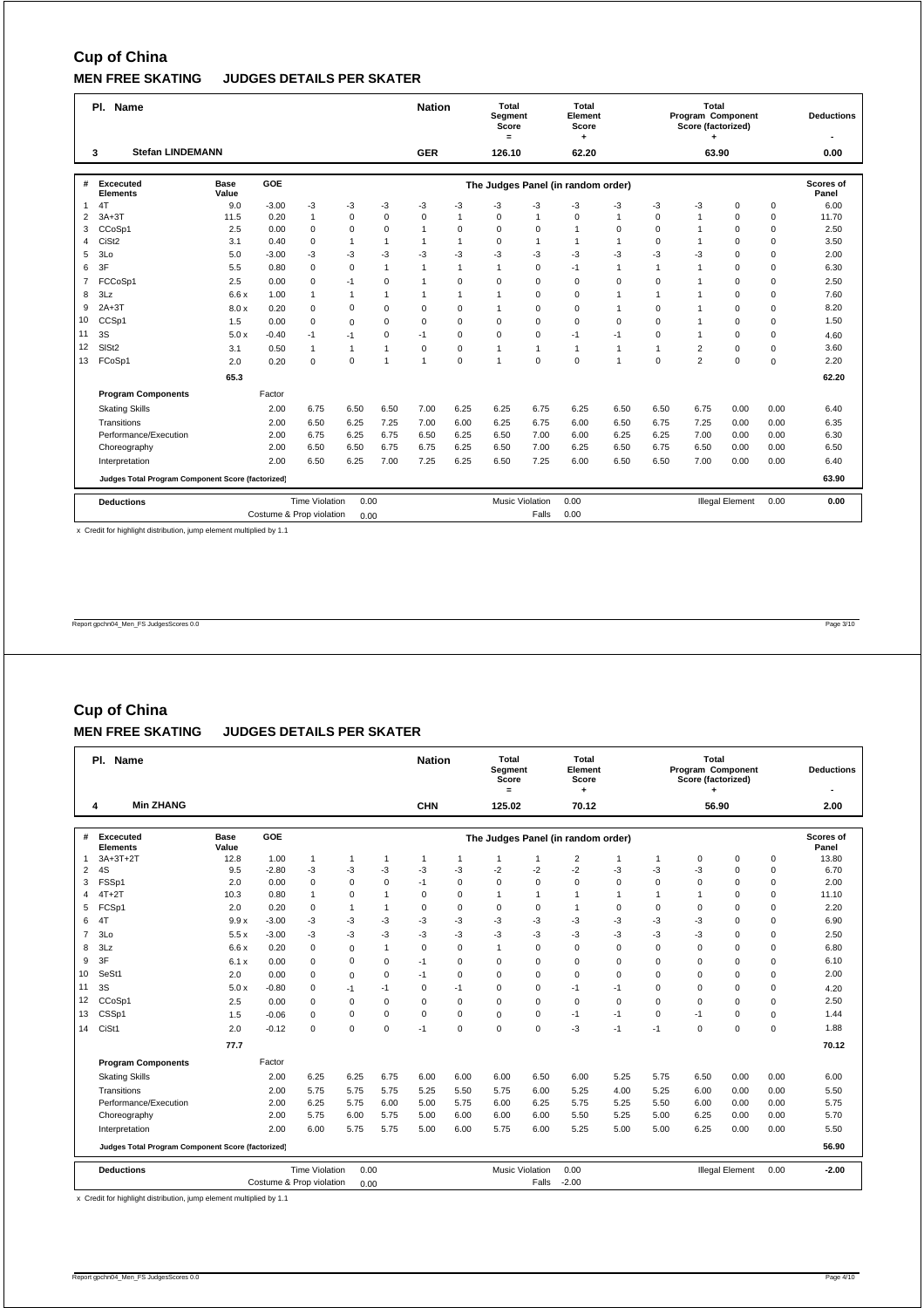## **Cup of China MEN FREE SKATING JUDGES DETAILS PER SKATER**

|                | Pl. Name                                          |                      |                          |                       |              |                | <b>Nation</b> |              | Total<br><b>Segment</b><br>Score<br>$=$ |                        | Total<br>Element<br>Score          |              |              | Total<br>Program Component<br>Score (factorized)<br>٠ |                        |             | <b>Deductions</b>  |
|----------------|---------------------------------------------------|----------------------|--------------------------|-----------------------|--------------|----------------|---------------|--------------|-----------------------------------------|------------------------|------------------------------------|--------------|--------------|-------------------------------------------------------|------------------------|-------------|--------------------|
|                | <b>Lun SONG</b><br>5                              |                      |                          |                       |              |                | <b>CHN</b>    |              | 118.76                                  |                        | 61.76                              |              |              | 57.00                                                 |                        |             | 0.00               |
| #              | Excecuted<br>Elements                             | <b>Base</b><br>Value | GOE                      |                       |              |                |               |              |                                         |                        | The Judges Panel (in random order) |              |              |                                                       |                        |             | Scores of<br>Panel |
| 1              | 4T                                                | 9.0                  | 0.60                     | $\mathbf{1}$          | 0            | 1              | $-1$          | 1            | 1                                       | $\mathbf 0$            | $\mathbf 0$                        | 1            | 0            | $\mathbf 0$                                           | $\mathbf 0$            | $\mathbf 0$ | 9.60               |
| 2              | 2A                                                | 3.3                  | 0.00                     | $\mathbf 0$           | $\mathbf 0$  | $\mathbf 0$    | $\mathbf{1}$  | 0            | $\Omega$                                | $\Omega$               | $\mathbf 0$                        | $\mathbf 0$  | 0            | $\Omega$                                              | $\mathbf 0$            | $\mathbf 0$ | 3.30               |
| 3              | 3Lz                                               | 6.0                  | 0.40                     | $\mathbf{1}$          | $\mathbf 0$  | $\overline{1}$ | $\mathbf{1}$  | $\mathbf{1}$ | $\mathbf{1}$                            | $\mathbf 0$            | $\mathbf 0$                        | $\mathbf 0$  | 0            | $\Omega$                                              | $\mathbf 0$            | $\mathbf 0$ | 6.40               |
| 4              | FCSp1                                             | 2.0                  | 0.00                     | $\Omega$              | 0            | $\mathbf 0$    | $\Omega$      | 0            | $\Omega$                                | $\Omega$               | $\Omega$                           | $\Omega$     | $-1$         | $-1$                                                  | $\Omega$               | $\mathbf 0$ | 2.00               |
| 5              | SSp1                                              | 1.2                  | $-0.24$                  | $\mathbf 0$           | $\mathbf 0$  | $-1$           | $\mathbf 0$   | $-1$         | $\mathbf 0$                             | $\mathbf 0$            | $-2$                               | $-1$         | $-1$         | $-1$                                                  | $\mathbf 0$            | $\mathbf 0$ | 0.96               |
| 6              | $3F+3T$                                           | 9.5                  | $-1.80$                  | $-2$                  | $-1$         | $-2$           | $-2$          | $-2$         | $-1$                                    | $-1$                   | $-2$                               | $-2$         | $-2$         | $-2$                                                  | $\Omega$               | $\mathbf 0$ | 7.70               |
| $\overline{7}$ | 3S                                                | 5.0x                 | 0.00                     | $\mathbf 0$           | $\mathbf 0$  | $\mathbf 0$    | $\mathbf 0$   | 0            | $\mathbf 0$                             | $\mathbf 0$            | $-1$                               | $\mathbf 0$  | 0            | $\Omega$                                              | $\mathbf 0$            | $\mathbf 0$ | 5.00               |
| 8              | CiSt <sub>2</sub>                                 | 3.1                  | 0.00                     | $\mathbf 0$           | $\mathbf 0$  | $\mathbf 0$    | $\mathbf 0$   | 0            | $\mathbf 0$                             | $\mathbf{1}$           | $\mathbf{1}$                       | $\mathbf 0$  | 0            | $\overline{1}$                                        | $\mathbf 0$            | $\mathbf 0$ | 3.10               |
| 9              | 3Lo                                               | 5.5x                 | 0.00                     | $\mathbf 0$           | $\mathbf 0$  | $\mathbf 0$    | $\mathbf 0$   | 0            | $\mathbf 0$                             | $\mathbf 0$            | $\mathbf 0$                        | 1            | 0            | $\Omega$                                              | $\mathbf 0$            | $\mathbf 0$ | 5.50               |
| 10             | $3LZ+2T$                                          | 8.0x                 | $-1.20$                  | $\mathbf 0$           | $-1$         | $-1$           | $-1$          | $-2$         | $\Omega$                                | $-1$                   | $-1$                               | $-2$         | $-1$         | $-1$                                                  | $\Omega$               | $\mathbf 0$ | 6.80               |
| 11             | CCoSp1                                            | 2.5                  | 0.00                     | $\mathbf 0$           | $\mathbf 0$  | $\mathbf 0$    | $\Omega$      | 0            | $\Omega$                                | $\mathbf 0$            | $\Omega$                           | $\Omega$     | $\Omega$     | $\Omega$                                              | $\Omega$               | $\mathbf 0$ | 2.50               |
| 12             | SIS <sub>t2</sub>                                 | 3.1                  | 0.50                     | $\mathbf 0$           | $\mathbf{1}$ | 1              | 1             | $\mathbf{1}$ | $\mathbf{1}$                            | $\mathbf{1}$           | $\overline{2}$                     | $\mathbf{1}$ | $\mathbf{1}$ | $\overline{1}$                                        | $\mathbf 0$            | $\mathbf 0$ | 3.60               |
| 13             | 2A                                                | 3.6x                 | 0.20                     | $\Omega$              | $\mathbf 0$  | $\Omega$       | $\Omega$      | 0            | $\overline{1}$                          | $\mathbf 0$            | $\Omega$                           | $\mathbf{1}$ | $\Omega$     | $\Omega$                                              | $\Omega$               | $\mathbf 0$ | 3.80               |
| 14             | CSSp1                                             | 1.5                  | 0.00                     | $\mathbf 0$           | $\Omega$     | $\Omega$       | $\Omega$      | 0            | $\Omega$                                | $\mathbf 0$            | $\Omega$                           | $\Omega$     | $\Omega$     | $\Omega$                                              | $\Omega$               | $\mathbf 0$ | 1.50               |
|                |                                                   | 63.3                 |                          |                       |              |                |               |              |                                         |                        |                                    |              |              |                                                       |                        |             | 61.76              |
|                | <b>Program Components</b>                         |                      | Factor                   |                       |              |                |               |              |                                         |                        |                                    |              |              |                                                       |                        |             |                    |
|                | <b>Skating Skills</b>                             |                      | 2.00                     | 5.25                  | 6.00         | 6.00           | 5.75          | 5.00         | 5.25                                    | 6.25                   | 6.50                               | 5.75         | 5.75         | 6.25                                                  | 0.00                   | 0.00        | 5.75               |
|                | Transitions                                       |                      | 2.00                     | 5.00                  | 6.00         | 6.25           | 5.00          | 5.25         | 5.00                                    | 6.50                   | 6.25                               | 5.00         | 5.50         | 5.75                                                  | 0.00                   | 0.00        | 5.60               |
|                | Performance/Execution                             |                      | 2.00                     | 5.50                  | 5.75         | 6.75           | 4.75          | 5.50         | 5.25                                    | 6.50                   | 6.25                               | 5.50         | 6.00         | 6.00                                                  | 0.00                   | 0.00        | 5.80               |
|                | Choreography                                      |                      | 2.00                     | 5.00                  | 6.00         | 6.75           | 5.00          | 5.25         | 5.00                                    | 6.50                   | 6.50                               | 5.50         | 5.50         | 5.75                                                  | 0.00                   | 0.00        | 5.75               |
|                | Interpretation                                    | 5.00                 | 5.00                     | 5.25                  | 6.75         | 6.25           | 5.50          | 5.25         | 5.50                                    | 0.00                   | 0.00                               | 5.60         |              |                                                       |                        |             |                    |
|                | Judges Total Program Component Score (factorized) |                      |                          |                       |              |                |               |              |                                         |                        |                                    |              |              |                                                       |                        |             | 57.00              |
|                | <b>Deductions</b>                                 |                      |                          | <b>Time Violation</b> | 0.00         |                |               |              |                                         | <b>Music Violation</b> | 0.00                               |              |              |                                                       | <b>Illegal Element</b> | 0.00        | 0.00               |
|                |                                                   |                      | Costume & Prop violation |                       | 0.00         |                |               |              |                                         | Falls                  | 0.00                               |              |              |                                                       |                        |             |                    |

x Credit for highlight distribution, jump element multiplied by 1.1

Report gpchn04\_Men\_FS JudgesScores 0.0 Page 5/10

## **Cup of China**

### **MEN FREE SKATING JUDGES DETAILS PER SKATER**

|                | Pl. Name                                               |               |                          |                       |              |             | <b>Nation</b>                                                                                                                                                                    |      | Total<br>Segment<br>Score<br>$=$ |                 | Total<br>Element<br>Score<br>٠     |              |              | Total<br><b>Program Component</b><br>Score (factorized) |                        |          | <b>Deductions</b>  |
|----------------|--------------------------------------------------------|---------------|--------------------------|-----------------------|--------------|-------------|----------------------------------------------------------------------------------------------------------------------------------------------------------------------------------|------|----------------------------------|-----------------|------------------------------------|--------------|--------------|---------------------------------------------------------|------------------------|----------|--------------------|
|                | <b>Scott SMITH</b><br>6                                |               |                          |                       |              |             | <b>USA</b>                                                                                                                                                                       |      | 110.80                           |                 | 58.00                              |              |              | 52.80                                                   |                        |          | 0.00               |
| #              | Excecuted<br><b>Elements</b>                           | Base<br>Value | GOE                      |                       |              |             |                                                                                                                                                                                  |      |                                  |                 | The Judges Panel (in random order) |              |              |                                                         |                        |          | Scores of<br>Panel |
| $\mathbf{1}$   | 3S                                                     | 4.5           | 0.20                     | $\mathbf 0$           | $\mathbf 0$  | 0           | $\mathbf 0$                                                                                                                                                                      | 0    | $\mathbf 0$                      | $\mathbf 0$     | $\mathbf 0$                        | $\mathbf{1}$ | $\mathbf{1}$ | 0                                                       | $\Omega$               | 0        | 4.70               |
| $\overline{2}$ | 3A                                                     | 7.5           | $-1.00$                  | $\mathbf 0$           | $-1$         | $-2$        | $-1$                                                                                                                                                                             | $-1$ | $-1$                             | $-1$            | $-1$                               | $-1$         | $-1$         | $-1$                                                    | $\Omega$               | 0        | 6.50               |
| 3              | 3S+COMBO                                               | 4.5           | $-2.20$                  | $-2$                  | $-2$         | $-2$        | $-3$                                                                                                                                                                             | $-3$ | $-2$                             | $-3$            | $-3$                               | $-2$         | $-2$         | $-2$                                                    | $\Omega$               | 0        | 2.30               |
| $\overline{4}$ | 3Lz                                                    | 6.0           | $-0.40$                  | $\mathbf 0$           | 0            | $-1$        | $-1$                                                                                                                                                                             | 0    | $\Omega$                         | $\mathbf 0$     | $-1$                               | $-1$         | $\Omega$     | $-1$                                                    | $\Omega$               | 0        | 5.60               |
| 5              | FCoSp2                                                 | 2.5           | 0.00                     | $\mathbf 0$           | $\mathbf 0$  | $\mathbf 0$ | 0<br>$\mathbf 0$<br>$\mathbf 0$<br>$\Omega$<br>$\Omega$<br>$\Omega$<br>$-1$<br>0<br>$\mathbf{1}$<br>$\Omega$<br>$\Omega$<br>$\Omega$<br>$\Omega$<br>$\Omega$<br>$\Omega$<br>$-1$ |      |                                  |                 |                                    |              |              |                                                         | 2.50                   |          |                    |
| 6              | $3T+3T$                                                | 8.0           | 0.00                     | $\mathbf 0$           | $\mathbf 0$  | $\Omega$    |                                                                                                                                                                                  | 0    | $\mathbf 0$                      | $\mathbf 0$     |                                    |              |              |                                                         |                        | 0        | 8.00               |
| $\overline{7}$ | 3 <sub>LO</sub>                                        | 5.0           | 0.00                     | $\mathbf 0$           | $\mathbf 0$  | $\mathbf 0$ | -1                                                                                                                                                                               | 0    | $\mathbf 0$                      | $\mathbf 0$     | $-1$                               | $\Omega$     | $\Omega$     | $\Omega$                                                | $\Omega$               | 0        | 5.00               |
| 8              | SSp2                                                   | 1.6           | 0.00                     | $\mathbf 0$           | $\mathbf 0$  | $\mathbf 0$ | 0<br>$\mathbf 0$<br>$\mathbf 0$<br>$\mathbf 0$<br>$\mathbf 0$<br>$\mathbf 0$<br>$\mathbf 0$<br>0<br>$-1$<br>$\Omega$                                                             |      |                                  |                 |                                    |              |              |                                                         |                        | 1.60     |                    |
| 9              | 3A                                                     | 8.3x          | $-2.40$                  | -3                    | -3           | $-2$        | $-2$                                                                                                                                                                             | -3   | -3                               | $-2$            | $-2$                               | $-2$         | $-2$         | $-3$                                                    | $\Omega$               | 0        | 5.90               |
| 10             | 3F                                                     | 6.1x          | $-1.60$                  | $\mathbf 0$           | $-2$         | $-1$        | $-1$                                                                                                                                                                             | $-2$ | $-2$                             | $\mathbf 0$     | $-2$                               | 0            | $-1$         | $-2$                                                    | $\Omega$               | 0        | 4.50               |
| 11             | FCSp1                                                  | 2.0           | 0.00                     | $\mathbf 0$           | $\mathbf 0$  | $\mathbf 0$ | $\Omega$                                                                                                                                                                         | 0    | $\mathbf 0$                      | $\overline{1}$  | $\mathbf 0$                        | 0            | $\mathbf 0$  | $-1$                                                    | $\Omega$               | 0        | 2.00               |
| 12             | CCoSp2                                                 | 3.0           | 0.20                     | $\mathbf 0$           | $\mathbf{1}$ | $\mathbf 0$ | $\mathbf{1}$                                                                                                                                                                     | 0    | $\mathbf{1}$                     | $\overline{1}$  | $\mathbf 0$                        | $\Omega$     | $\mathbf{1}$ | $-1$                                                    | $\Omega$               | 0        | 3.20               |
| 13             | SIS <sub>t2</sub>                                      | 3.1           | 0.00                     | $\Omega$              | $\mathbf 0$  | $\mathbf 0$ | $\mathbf 0$                                                                                                                                                                      | 0    | $\mathbf 0$                      | $\mathbf 0$     | $-1$                               | $\mathbf 0$  | $\mathbf{1}$ | $\Omega$                                                | 0                      | $\Omega$ | 3.10               |
| 14             | SeSt <sub>2</sub>                                      | 3.1           | 0.00                     | $\mathbf 0$           | $\mathbf 0$  | $\mathbf 0$ | $\Omega$                                                                                                                                                                         | 0    | $\mathbf 0$                      | $\mathbf 0$     | $\mathbf 0$                        | $\mathbf 0$  | $\mathbf 0$  | 0                                                       | $\Omega$               | 0        | 3.10               |
|                |                                                        | 65.2          |                          |                       |              |             |                                                                                                                                                                                  |      |                                  |                 |                                    |              |              |                                                         |                        |          | 58.00              |
|                | <b>Program Components</b>                              |               | Factor                   |                       |              |             |                                                                                                                                                                                  |      |                                  |                 |                                    |              |              |                                                         |                        |          |                    |
|                | <b>Skating Skills</b>                                  |               | 2.00                     | 5.50                  | 5.50         | 5.25        | 5.00                                                                                                                                                                             | 5.75 | 5.75                             | 5.50            | 4.50                               | 4.50         | 5.25         | 4.75                                                    | 0.00                   | 0.00     | 5.25               |
|                | Transitions                                            |               | 2.00                     | 5.00                  | 5.25         | 4.75        | 4.75                                                                                                                                                                             | 5.50 | 5.25                             | 5.25            | 5.00                               | 4.00         | 5.25         | 4.25                                                    | 0.00                   | 0.00     | 5.10               |
|                | Performance/Execution                                  |               | 2.00                     | 5.25                  | 5.25         | 5.00        | 5.25                                                                                                                                                                             | 5.25 | 5.50                             | 5.75            | 5.25                               | 4.50         | 5.75         | 4.50                                                    | 0.00                   | 0.00     | 5.25               |
|                | Choreography                                           |               | 2.00                     | 5.25                  | 5.50         | 5.50        | 4.50                                                                                                                                                                             | 5.50 | 5.50                             | 5.50            | 5.25                               | 4.00         | 5.75         | 4.75                                                    | 0.00                   | 0.00     | 5.45               |
|                | Interpretation<br>2.00<br>5.50<br>5.50<br>5.25<br>5.00 |               |                          |                       |              |             |                                                                                                                                                                                  |      |                                  | 5.50            | 5.25                               | 4.00         | 6.00         | 4.50                                                    | 0.00                   | 0.00     | 5.35               |
|                | Judges Total Program Component Score (factorized)      |               |                          |                       |              |             |                                                                                                                                                                                  |      |                                  |                 | 52.80                              |              |              |                                                         |                        |          |                    |
|                | <b>Deductions</b>                                      |               |                          | <b>Time Violation</b> | 0.00         |             |                                                                                                                                                                                  |      |                                  | Music Violation | 0.00                               |              |              |                                                         | <b>Illegal Element</b> | 0.00     | 0.00               |
|                |                                                        |               | Costume & Prop violation |                       | 0.00         |             |                                                                                                                                                                                  |      |                                  | Falls           | 0.00                               |              |              |                                                         |                        |          |                    |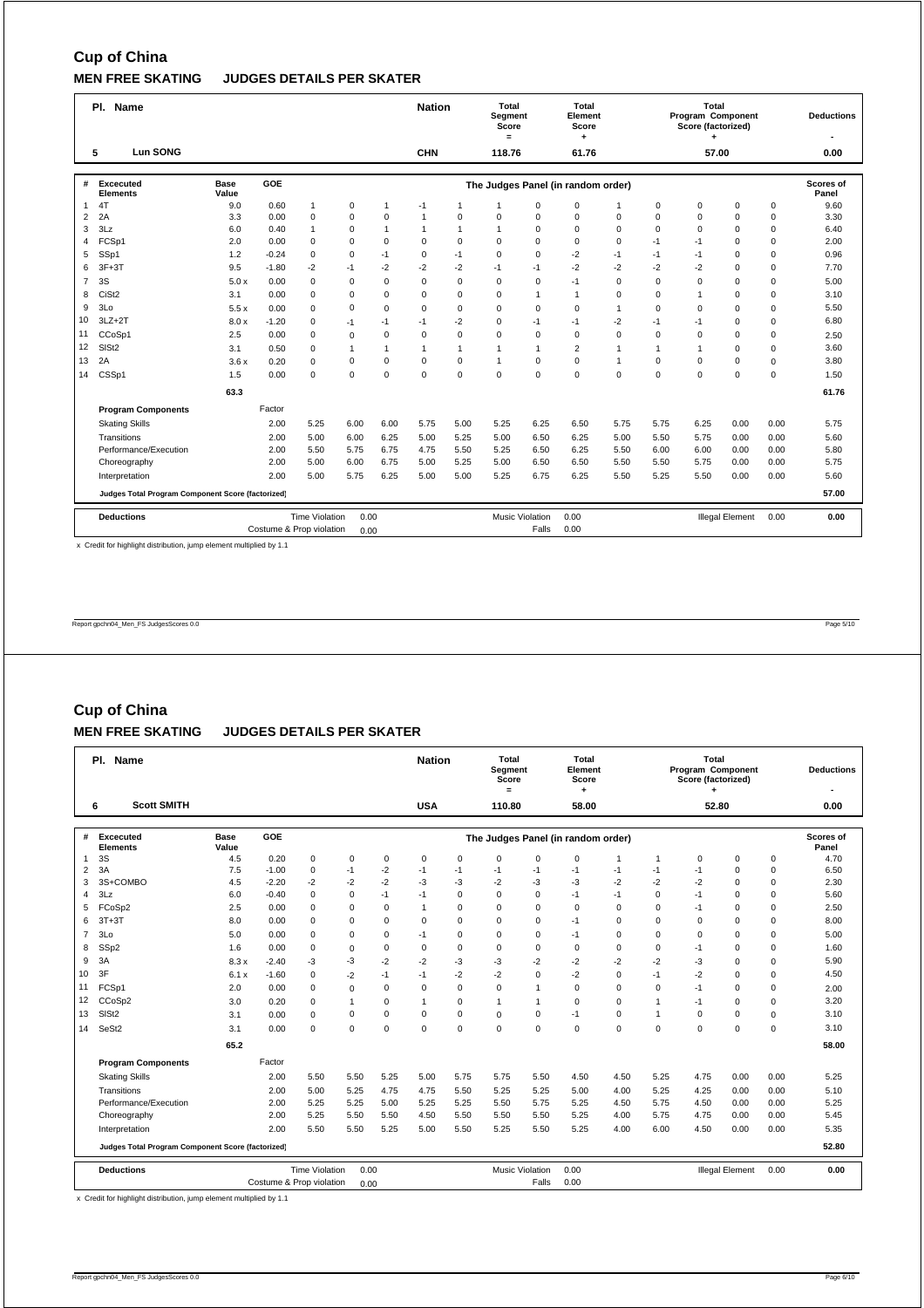## **Cup of China MEN FREE SKATING JUDGES DETAILS PER SKATER**

|                | Pl. Name                                          |                      |                          |                       |             |          | <b>Nation</b> |             | Total<br>Segment<br>Score<br>$=$ |                        | Total<br>Element<br>Score          |              |              | Total<br>Program Component<br>Score (factorized)<br>٠ |                        |             | <b>Deductions</b>  |
|----------------|---------------------------------------------------|----------------------|--------------------------|-----------------------|-------------|----------|---------------|-------------|----------------------------------|------------------------|------------------------------------|--------------|--------------|-------------------------------------------------------|------------------------|-------------|--------------------|
|                | <b>Ivan DINEV</b><br>$\overline{7}$               |                      |                          |                       |             |          | <b>BUL</b>    |             | 101.44                           |                        | 53.64                              |              |              | 49.80                                                 |                        |             | 2.00               |
| #              | Excecuted<br><b>Elements</b>                      | <b>Base</b><br>Value | GOE                      |                       |             |          |               |             |                                  |                        | The Judges Panel (in random order) |              |              |                                                       |                        |             | Scores of<br>Panel |
| $\mathbf{1}$   | $3F+3T$                                           | 9.5                  | 0.00                     | $-1$                  | $\mathbf 0$ | 0        | $-1$          | 0           | 0                                | $\mathbf 0$            | $-1$                               | 0            | 0            | $-2$                                                  | $\mathbf 0$            | 0           | 9.50               |
| $\overline{2}$ | 3A                                                | 7.5                  | $-0.40$                  | $-1$                  | $-1$        | $-1$     | $-1$          | $-1$        | $\mathbf 0$                      | $\mathbf 0$            | $\Omega$                           | $\mathbf{1}$ | $\Omega$     | $\Omega$                                              | $\mathbf 0$            | $\mathbf 0$ | 7.10               |
| 3              | 3Lz                                               | 6.0                  | $-2.00$                  | $-2$                  | $-2$        | $-3$     | $-2$          | $-2$        | $-2$                             | $-1$                   | $-2$                               | $-2$         | $-2$         | $-2$                                                  | $\mathbf 0$            | $\mathbf 0$ | 4.00               |
| 4              | 2A+3S+SEO                                         | 6.2                  | $-0.20$                  | $-1$                  | $\mathbf 0$ | $-1$     | $-1$          | $-1$        | $\Omega$                         | $\mathbf{1}$           | $\Omega$                           | 1            | $\Omega$     | $-1$                                                  | $\Omega$               | $\mathbf 0$ | 6.00               |
| 5              | CCSp1                                             | 1.5                  | 0.00                     | $\mathbf 0$           | $\mathbf 0$ | $\Omega$ | $\mathbf{1}$  | 0           | $\mathbf 0$                      | $\mathbf 0$            | $\Omega$                           | 1            | $-1$         | $-1$                                                  | 0                      | 0           | 1.50               |
| 6              | FCoSp1                                            | 2.0                  | $-0.06$                  | $\mathbf 0$           | $\mathbf 0$ | $-1$     | $\mathbf{1}$  | 0           | $\mathbf 0$                      | $\mathbf 0$            | $-1$                               | 0            | 0            | $-1$                                                  | 0                      | $\mathbf 0$ | 1.94               |
| $\overline{7}$ | 3F                                                | 6.1x                 | $-1.00$                  | $-1$                  | $\mathbf 0$ | $-1$     | $-1$          | $-1$        | $-1$                             | $-1$                   | $-2$                               | $-1$         | $-1$         | $-1$                                                  | $\Omega$               | $\mathsf 0$ | 5.10               |
| 8              | 3Lo                                               | 5.5x                 | $-3.00$                  | $-3$                  | -3          | -3       | -3            | -3          | -3                               | $-3$                   | $-3$                               | $-3$         | $-3$         | -3                                                    | $\Omega$               | $\mathbf 0$ | 2.50               |
| 9              | CiSt <sub>2</sub>                                 | 3.1                  | 0.00                     | $\mathbf 0$           | $\mathbf 0$ | $\Omega$ | $\Omega$      | $\mathbf 0$ | $\mathbf 0$                      | $\mathbf 0$            | $\Omega$                           | $\mathbf{1}$ | 0            | $\Omega$                                              | $\Omega$               | $\mathbf 0$ | 3.10               |
| 10             | 3A+COMBO                                          | 8.3x                 | $-3.00$                  | $-3$                  | $-3$        | $-3$     | -3            | -3          | -3                               | $-3$                   | -3                                 | -3           | -3           | $-3$                                                  | $\mathbf 0$            | $\mathbf 0$ | 5.30               |
| 11             | FSSp1                                             | 2.0                  | 0.00                     | $\Omega$              | $\Omega$    | $-1$     | $\Omega$      | 0           | $\Omega$                         | $\mathbf 0$            | $\Omega$                           | $\Omega$     | $\Omega$     | $-1$                                                  | $\Omega$               | $\mathbf 0$ | 2.00               |
| 12             | SIS <sub>t2</sub>                                 | 3.1                  | 0.06                     | $\Omega$              | 1           | $-1$     | $\mathbf{1}$  | 0           | $\mathbf 0$                      | $\mathbf 0$            | $-1$                               | $\mathbf{1}$ | $\mathbf{1}$ | $\Omega$                                              | $\Omega$               | $\mathbf 0$ | 3.16               |
| 13             | CCoSp1                                            | 2.5                  | $-0.06$                  | $\Omega$              | $\mathbf 0$ | $\Omega$ | $\Omega$      | $-1$        | $\Omega$                         | $\mathbf 0$            | $-1$                               | $\Omega$     | $\Omega$     | $\Omega$                                              | $\Omega$               | $\mathbf 0$ | 2.44               |
|                |                                                   | 63.3                 |                          |                       |             |          |               |             |                                  |                        |                                    |              |              |                                                       |                        |             | 53.64              |
|                | <b>Program Components</b>                         |                      | Factor                   |                       |             |          |               |             |                                  |                        |                                    |              |              |                                                       |                        |             |                    |
|                | <b>Skating Skills</b>                             |                      | 2.00                     | 5.25                  | 5.50        | 4.25     | 5.50          | 5.25        | 5.75                             | 6.25                   | 5.25                               | 5.00         | 4.50         | 4.75                                                  | 0.00                   | 0.00        | 5.10               |
|                | Transitions                                       |                      | 2.00                     | 5.00                  | 5.25        | 4.50     | 5.75          | 5.00        | 5.75                             | 6.00                   | 5.00                               | 4.00         | 5.00         | 5.00                                                  | 0.00                   | 0.00        | 4.95               |
|                | Performance/Execution                             |                      | 2.00                     | 5.25                  | 5.25        | 4.00     | 5.00          | 4.75        | 5.50                             | 6.25                   | 5.25                               | 4.75         | 4.00         | 5.00                                                  | 0.00                   | 0.00        | 4.80               |
|                | Choreography                                      |                      | 2.00                     | 5.00                  | 5.25        | 5.00     | 5.50          | 5.00        | 5.75                             | 6.00                   | 5.25                               | 5.00         | 5.00         | 5.25                                                  | 0.00                   | 0.00        | 5.10               |
|                | Interpretation                                    |                      | 2.00                     | 5.00                  | 5.25        | 4.25     | 5.25          | 4.75        | 5.50                             | 6.25                   | 5.25                               | 4.75         | 4.75         | 4.75                                                  | 0.00                   | 0.00        | 4.95               |
|                | Judges Total Program Component Score (factorized) |                      |                          |                       |             |          |               |             |                                  |                        |                                    |              |              |                                                       |                        |             | 49.80              |
|                | <b>Deductions</b>                                 |                      |                          | <b>Time Violation</b> | 0.00        |          |               |             |                                  | <b>Music Violation</b> | 0.00                               |              |              |                                                       | <b>Illegal Element</b> | 0.00        | $-2.00$            |
|                |                                                   |                      | Costume & Prop violation |                       | 0.00        |          |               |             |                                  | Falls                  | $-2.00$                            |              |              |                                                       |                        |             |                    |

x Credit for highlight distribution, jump element multiplied by 1.1

Report gpchn04\_Men\_FS JudgesScores 0.0 Page 7/10

## **Cup of China**

### **MEN FREE SKATING JUDGES DETAILS PER SKATER**

|                | Pl. Name                                          |                      |                          |                       |                |                | <b>Nation</b>        |                | <b>Total</b><br>Segment<br>Score<br>$\equiv$ |              | Total<br>Element<br>Score<br>٠     |              |              | Total<br>Program Component<br>Score (factorized)<br>÷ |                        |             | <b>Deductions</b>  |
|----------------|---------------------------------------------------|----------------------|--------------------------|-----------------------|----------------|----------------|----------------------|----------------|----------------------------------------------|--------------|------------------------------------|--------------|--------------|-------------------------------------------------------|------------------------|-------------|--------------------|
|                | <b>Matthew SAVOIE</b><br>8                        |                      |                          |                       |                |                | <b>USA</b>           |                | 90.76                                        |              | 39.16                              |              |              | 52.60                                                 |                        |             | 1.00               |
| #              | Excecuted<br><b>Elements</b>                      | <b>Base</b><br>Value | GOE                      |                       |                |                |                      |                |                                              |              | The Judges Panel (in random order) |              |              |                                                       |                        |             | Scores of<br>Panel |
| 1              | 2T                                                | 1.3                  | 0.00                     | 0                     | 0              | $\mathbf 0$    | 0                    | 0              | $\mathbf 0$                                  | 0            | $\mathbf 0$                        | $\Omega$     | 0            | 0                                                     | $\mathbf 0$            | 0           | 1.30               |
| $\overline{2}$ | 2A                                                | 3.3                  | 0.20                     | 0                     | 0              | $\mathbf{1}$   | 0                    | 0              | $\Omega$                                     | $\Omega$     | $\mathbf 0$                        | 1            | $\Omega$     | $\Omega$                                              | $\mathbf 0$            | $\mathbf 0$ | 3.50               |
| 3              | 3S                                                | 4.5                  | 0.60                     | 0                     | 0              | 1              | 0                    | $\overline{1}$ | $\mathbf 0$                                  | $\mathbf 0$  | $\mathbf 0$                        |              | $\mathbf{1}$ | 0                                                     | $\mathbf 0$            | 0           | 5.10               |
| $\overline{4}$ | FCoSp1                                            | 2.0                  | 0.20                     | 0                     | 0              | $\mathbf 0$    | $\mathbf{1}$         | 0              | $\mathbf{1}$                                 | $\mathbf 0$  | $\mathbf 0$                        | $\mathbf{1}$ | $\mathbf{1}$ | $\overline{1}$                                        | 0                      | $\mathbf 0$ | 2.20               |
| 5              | SISt1                                             | 2.0                  | 0.00                     | 0                     | 0              | $\Omega$       | $\Omega$             | $\mathbf 0$    | 1                                            | $\mathbf 0$  | $\Omega$                           | $\Omega$     | $\Omega$     | $\Omega$                                              | 0                      | 0           | 2.00               |
| 6              | SSp1                                              | 1.2                  | 0.40                     | 0                     | 0              | 1              | 0                    | 0              | $\mathbf{1}$                                 | $\mathbf{1}$ | $\mathbf{1}$                       | $\mathbf{1}$ | 1            | $\Omega$                                              | $\Omega$               | 0           | 1.60               |
| $\overline{7}$ | FCSp1                                             | 2.0                  | 0.40                     | $\mathbf{1}$          | $\mathbf{1}$   | 1              | 0                    | 0              | $\mathbf{1}$                                 | $\mathbf{1}$ | $\mathbf{1}$                       | $\Omega$     | 1            | $\Omega$                                              | $\Omega$               | 0           | 2.40               |
| 8              | $2A+1T$                                           | 4.1x                 | $-0.14$                  | 0                     | $\Omega$       | $\mathbf 0$    | 0                    | $-1$           | $\mathbf 0$                                  | $-1$         | $\mathbf 0$                        | $\mathbf 0$  | $-1$         | $-1$                                                  | $\mathbf 0$            | 0           | 3.96               |
| 9              | 2F                                                | 1.9x                 | 0.10                     | 0                     | 0              | $\overline{1}$ | $\Omega$             | $\mathbf 0$    | $\mathbf 0$                                  | $\mathbf 0$  | $\Omega$                           | 1            | $\Omega$     | $\Omega$                                              | $\Omega$               | $\mathbf 0$ | 2.00               |
| 10             | SeSt1                                             | 2.0                  | 0.00                     | 0                     | $\mathbf 0$    | $\mathbf 0$    | $\Omega$             | 0              | $\mathbf 0$                                  | $\mathbf 0$  | $\Omega$                           | $\Omega$     | $\Omega$     | $\Omega$                                              | $\Omega$               | 0           | 2.00               |
| 11             | 3 <sub>LO</sub>                                   | 5.5x                 | $-3.00$                  | -3                    | $-3$           | $-3$           | $-3$                 | -3             | $-3$                                         | $-3$         | $-3$                               | $-3$         | $-3$         | -3                                                    | $\Omega$               | 0           | 2.50               |
| 12             | 3Lz                                               | 6.6x                 | $-0.40$                  | 0                     | $-1$           | $\mathbf 0$    | $-1$                 | $\mathbf 0$    | 0                                            | $\mathbf 0$  | $-1$                               | $-1$         | $\Omega$     | $-1$                                                  | $\Omega$               | 0           | 6.20               |
| 13             | 2 <sub>1</sub>                                    | 1.4x                 | 0.00                     | 0                     | $\mathbf 0$    | $\mathbf 0$    | $\Omega$             | $\mathbf 0$    | $\mathbf 0$                                  | $\mathbf 0$  | $\mathbf 0$                        | $-1$         | $\Omega$     | $\Omega$                                              | $\Omega$               | $\mathbf 0$ | 1.40               |
| 14             | CCoSp1                                            | 2.5                  | 0.50                     | $\mathbf{1}$          | $\overline{1}$ | 1              | $\blacktriangleleft$ | 0              | 1                                            | $\mathbf{1}$ | $\mathbf{1}$                       | $\mathbf{1}$ | 1            | $\Omega$                                              | $\Omega$               | 0           | 3.00               |
|                |                                                   | 40.3                 |                          |                       |                |                |                      |                |                                              |              |                                    |              |              |                                                       |                        |             | 39.16              |
|                | <b>Program Components</b>                         |                      | Factor                   |                       |                |                |                      |                |                                              |              |                                    |              |              |                                                       |                        |             |                    |
|                | <b>Skating Skills</b>                             |                      | 2.00                     | 5.50                  | 5.00           | 5.75           | 5.50                 | 5.50           | 6.00                                         | 6.50         | 5.25                               | 5.00         | 5.25         | 4.25                                                  | 0.00                   | 0.00        | 5.35               |
|                | Transitions                                       |                      | 2.00                     | 5.00                  | 4.75           | 6.50           | 5.25                 | 5.25           | 6.00                                         | 6.25         | 5.25                               | 4.50         | 5.25         | 4.50                                                  | 0.00                   | 0.00        | 5.30               |
|                | Performance/Execution                             |                      | 2.00                     | 5.25                  | 5.25           | 6.00           | 5.00                 | 5.25           | 5.75                                         | 6.25         | 5.00                               | 4.25         | 4.75         | 4.25                                                  | 0.00                   | 0.00        | 5.20               |
|                | Choreography                                      |                      | 2.00                     | 5.00                  | 5.25           | 5.75           | 5.25                 | 5.50           | 6.00                                         | 6.50         | 5.00                               | 4.50         | 5.00         | 4.50                                                  | 0.00                   | 0.00        | 5.30               |
|                | Interpretation                                    | 5.00                 | 5.50                     | 5.75                  | 6.25           | 5.00           | 4.25                 | 5.00           | 4.25                                         | 0.00         | 0.00                               | 5.15         |              |                                                       |                        |             |                    |
|                | Judges Total Program Component Score (factorized) |                      |                          |                       |                |                |                      |                |                                              |              |                                    |              |              |                                                       |                        |             | 52.60              |
|                | <b>Deductions</b>                                 |                      |                          | <b>Time Violation</b> | 0.00           |                |                      |                | <b>Music Violation</b>                       |              | 0.00                               |              |              |                                                       | <b>Illegal Element</b> | 0.00        | $-1.00$            |
|                |                                                   |                      | Costume & Prop violation |                       | 0.00           |                |                      |                |                                              | Falls        | $-1.00$                            |              |              |                                                       |                        |             |                    |